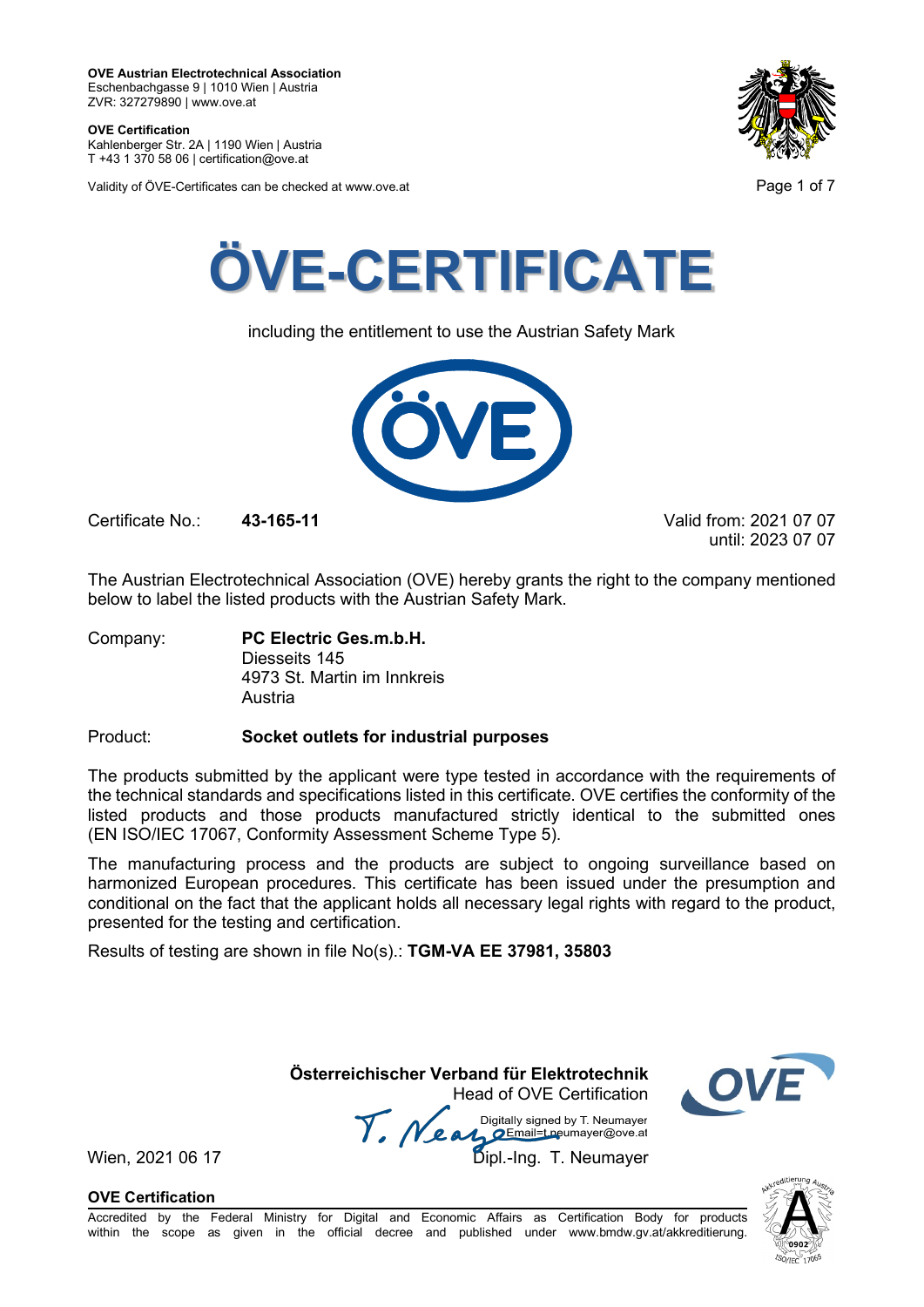

### **Manufacturer:**

PC Electric Ges.m.b.H. Diesseits 145 4973 St. Martin im Innkreis Austria

### **Factory location(s):**

PC Electric Ges.m.b.H. Diesseits 145 4973 St. Martin im Innkreis Austria

### **Tested and certified according to:**

ÖVE/ÖNORM EN 60309-1:2013-03-01 ÖVE/ÖNORM EN 60309-2:2013-03-01 IEC 60309-1:1999 + A1:2005 + A2:2012 IEC 60309-2:1999 + A1:2005 + A2:2012

This certificate is the basis for the EU Declaration of Conformity and the CE Marking by the manufacturer or his agent and shows the conformity of the certified product(s) with the listed standards as defined by the **EU Low-Voltage Directive 2014/35/EU**. For the presumption of conformity according to Art. 12 with the safety objectives according to Art. 3 of the Directive, transitional periods given in the Official Journal of the European Union have to be observed.

# **Product: Socket outlets for industrial purposes**

| <b>Type designation:</b><br>Rating:                                                                                    | Trademark:            |
|------------------------------------------------------------------------------------------------------------------------|-----------------------|
| 382<br>Rated current: 16 A<br>Insulation voltage: 50 V<br>IP44 or IP44/IP54<br>flanged socket outlet<br>with minor key | PCE / ELCEE / METECEE |
| 383<br>Rated current: 16 A<br>Insulation voltage: 50 V<br>IP44 or IP44/IP54<br>flanged socket outlet<br>with minor key | PCE / ELCEE / METECEE |

Certificate No.: 43-165-11 Date: 2021 06 17 Page 2 of 7



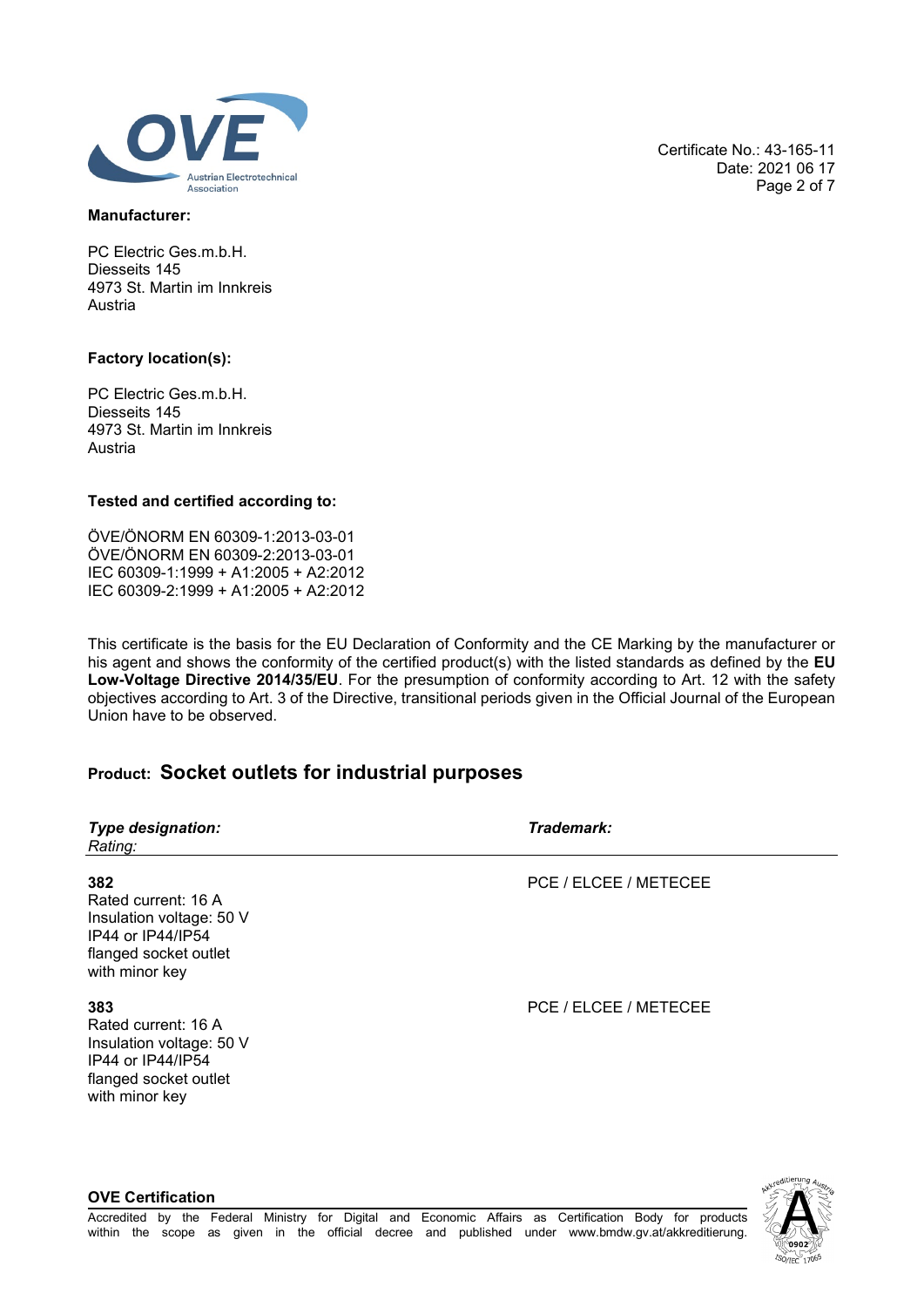

Rated current: 16 A Insulation voltage: 50 V IP44 or IP44/IP54 wall mounted socket outlet with minor key

Rated current: 16 A Insulation voltage: 50 V IP44 or IP44/IP54 wall mounted socket outlet with minor key

Rated current: 16 A Insulation voltage: 50 V IP44 or IP44/IP54 flanged socket outlet without minor key

Rated current: 16 A Insulation voltage: 50 V IP44 or IP44/IP54 flanged socket outlet without minor key

Rated current: 16 A Insulation voltage: 50 V IP44 or IP44/IP54 wall mounted socket outlet without minor key

Rated current: 16 A Insulation voltage: 50 V IP44 or IP44/IP54 wall mounted socket outlet without minor key

Rated current: 16 A Insulation voltage: 50 V IP44 or IP44/IP54 wall mounted socket outlet (looped through) with minor key

Certificate No.: 43-165-11 Date: 2021 06 17 Page 3 of 7

# **182** PCE / ELCEE / METECEE

**183** PCE / ELCEE / METECEE

**362** PCE / ELCEE / METECEE

**363** PCE / ELCEE / METECEE

**162** PCE / ELCEE / METECEE

**163** PCE / ELCEE / METECEE

**982** PCE / ELCEE / METECEE

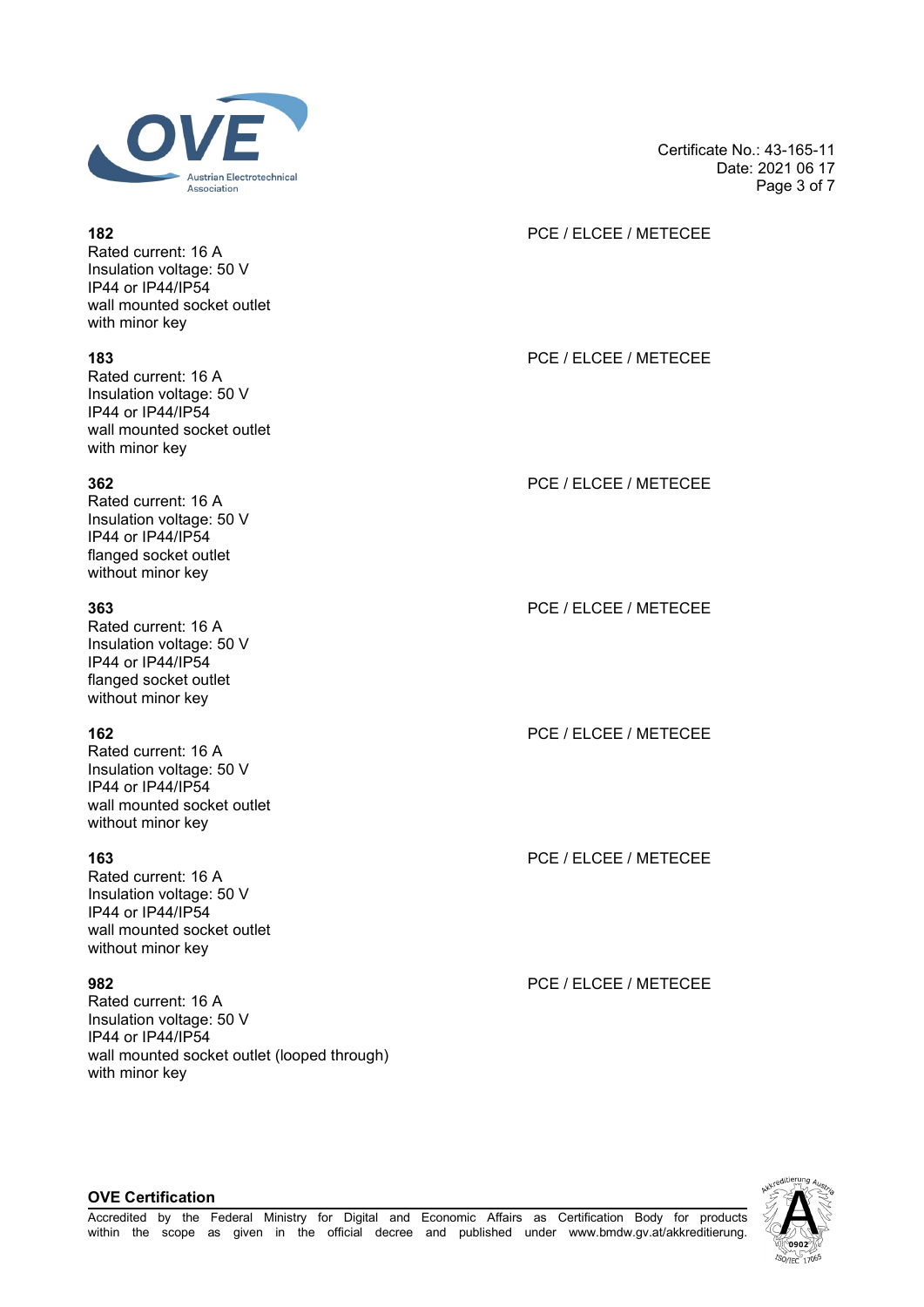

Rated current: 16 A Insulation voltage: 50 V IP44 or IP44/IP54 wall mounted socket outlet (looped through) with minor key

Rated current: 16 A Insulation voltage: 50 V IP44 or IP44/IP54 wall mounted socket outlet (looped through) without minor key

Rated current: 16 A Insulation voltage: 50 V IP44 or IP44/IP54 wall mounted socket outlet (looped through) without minor key

Rated current: 16 A Insulation voltage: 50 V IP67 or IP66/IP67 flanged socket outlet with minor key

Rated current: 16 A Insulation voltage: 50 V IP67 or IP66/IP67 flanged socket outlet with minor key

Rated current: 16 A Insulation voltage: 50 V IP67 or IP66/IP67 wall mounted socket outlet with minor key

Rated current: 16 A Insulation voltage: 50 V IP67 or IP66/IP67 wall mounted socket outlet with minor key

Date: 2021 06 17 Page 4 of 7

Certificate No.: 43-165-11

### **983** PCE / ELCEE / METECEE

**962** PCE / ELCEE / METECEE

**963** PCE / ELCEE / METECEE

**3822** PCE / ELCEE / METECEE

**3832** PCE / ELCEE / METECEE

**1822** PCE / ELCEE / METECEE

**1832** PCE / ELCEE / METECEE

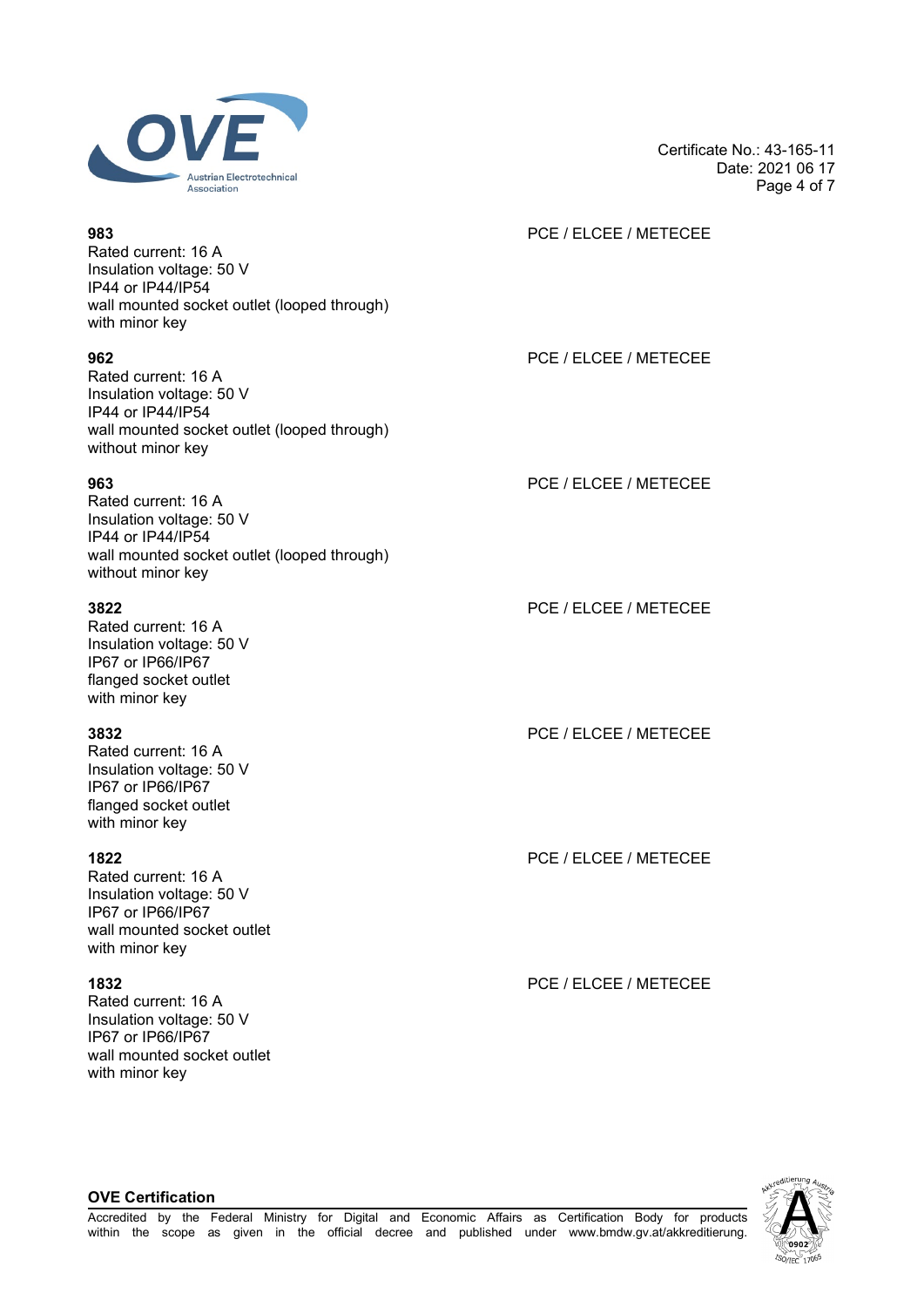

Rated current: 16 A Insulation voltage: 50 V IP67 or IP66/IP67 flanged socket outlet without minor key

Rated current: 16 A Insulation voltage: 50 V IP67 or IP66/IP67 flanged socket outlet without minor key

Rated current: 16 A Insulation voltage: 50 V IP67 or IP66/IP67 wall mounted socket outlet without minor key

Rated current: 16 A Insulation voltage: 50 V IP67 or IP66/IP67 wall mounted socket outlet without minor key

Rated current: 16 A Insulation voltage: 50 V IP67 or IP66/IP67 wall mounted socket outlet (looped through) with minor key

Rated current: 16 A Insulation voltage: 50 V IP67 or IP66/IP67 wall mounted socket outlet (looped through) with minor key

Rated current: 16 A Insulation voltage: 50 V IP67 or IP66/IP67 wall mounted socket outlet (looped through) without minor key

Certificate No.: 43-165-11 Date: 2021 06 17 Page 5 of 7

# **3622** PCE / ELCEE / METECEE

**3632** PCE / ELCEE / METECEE

**1622** PCE / ELCEE / METECEE

**1632** PCE / ELCEE / METECEE

**9822** PCE / ELCEE / METECEE

**9832** PCE / ELCEE / METECEE

**9622** PCE / ELCEE / METECEE

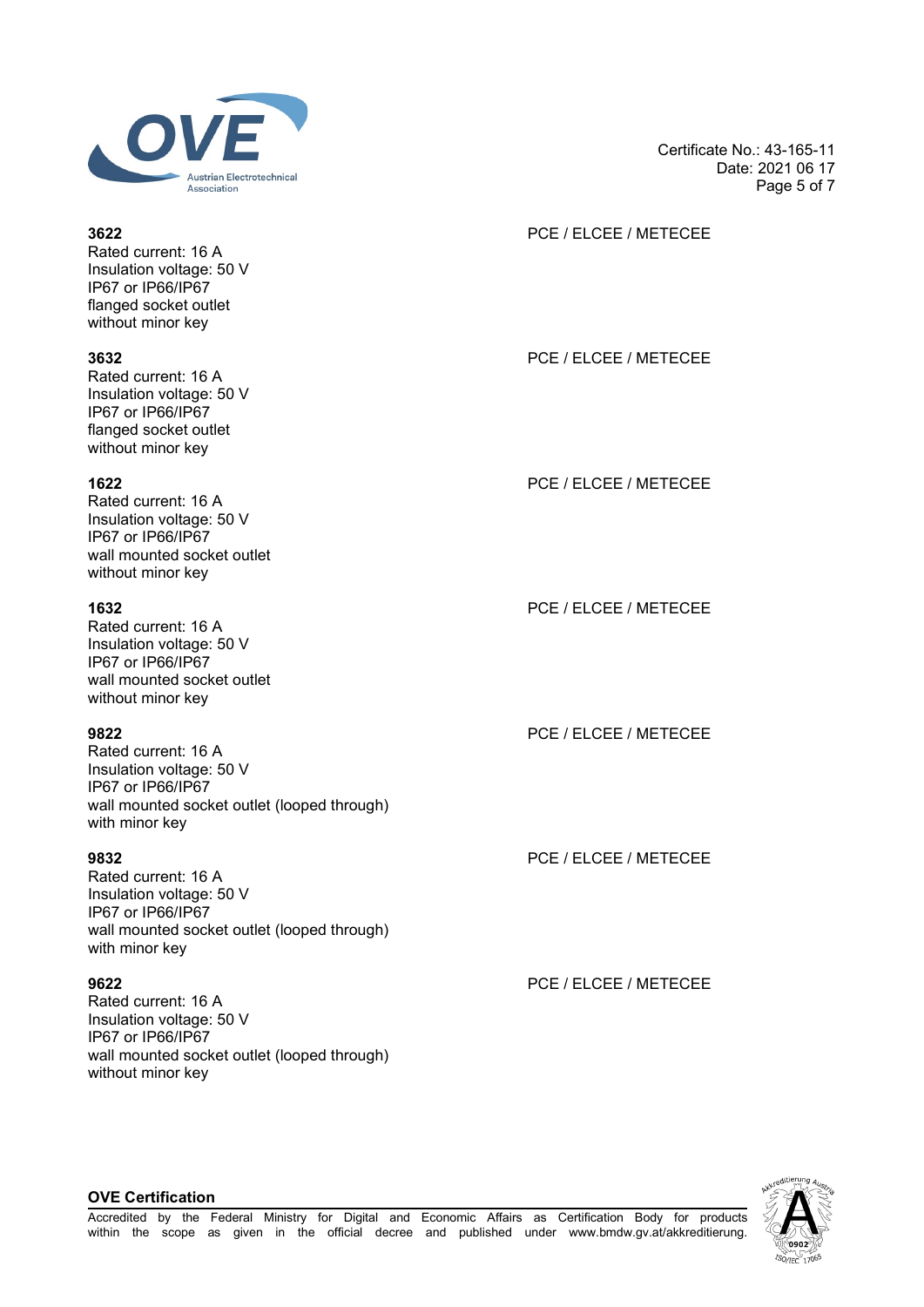

Certificate No.: 43-165-11 Date: 2021 06 17 Page 6 of 7

**9632** PCE / ELCEE / METECEE

Rated current: 16 A Insulation voltage: 50 V IP67 or IP66/IP67 wall mounted socket outlet (looped through) without minor key

**OVE Certification**